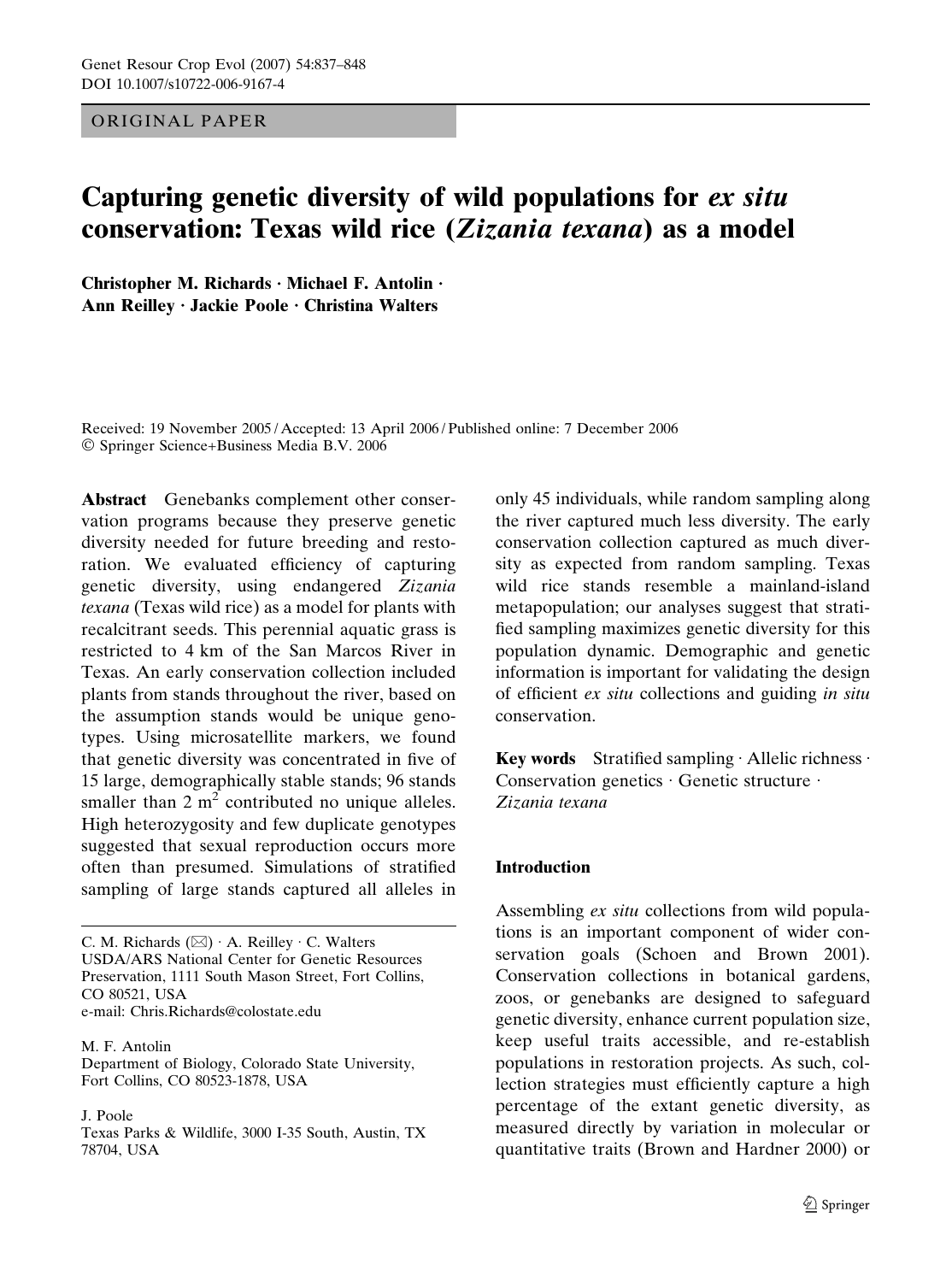indirectly through a geographically stratified sampling scheme (Shands 1991). Without direct measurements of genetic variation of phenotypic traits or molecular markers, indirect methods often provide excellent first approximations of genetic variation when they take into account the target species' life history characteristics, reproductive system, and long-term population changes (Brown and Briggs 1991; Schoen and Brown 1991). For instance, if populations are abundant but are comprised mainly of a few genotypes that arise by asexual reproduction, total genetic diversity could be found in relatively small samples collected from each population.

Efficiency in collecting is important not just because risk of eminent extinction, but also because maintaining large, redundant collections may divert resources from other conservation priorities such as habitat protection. Seedbanks can provide an important conservation tool because the viability of hundreds or thousands of individuals can be maintained for decades without regeneration (Walters 2004). However, recalcitrant seeds, which cannot be stored under the standard cold and dry conditions used for most seeds, require specialized protocols to ensure their viability in genebanks. Recalcitrant seeds are common in many of the riparian and tropical species (Hong et al. 1998) that are currently under threat because of harvesting or habitat loss. Developing cryogenic methods for storage of recalcitrant seeds requires significant investment of time and resources. It is thus critical to design efficient collections that optimize the capture of genetic diversity from wild.

Population genetic analysis of the aquatic Texas wild rice (Zizania texana Hitchcock) provides a case study for targeted sampling for a species with a narrow geographic range: four km of the San Marcos River in south central Texas. Texas wild rice seeds are recalcitrant and do not survive in conventional storage. Monitoring of stands since the 1960s has revealed little or no flowering in the river and implied that the primary mode of reproduction of this perennial grass is asexual (Emery 1977; Power 1996). These observations suggested one approach for ex situ conservation was to dig plants from the river and grow them in pots in an artificial aquatic habitat. A conservation collection of 48 Texas wild rice plants from different locations throughout its range was established from 1986 to 1999 at a fish hatchery in San Marcos, Texas in raceways with a continuous flow-through of water from the river. However, this collection of plants was both costly to maintain and fraught with inherent risks: by 1999, mortality reduced the conservation collection to 35 plants (for which we have DNA samples and genotypes), and the collection continues to decline.

It is possible to establish genebanks using seeds of Z. texana. We have developed cryogenic methods to preserve Texas wild rice seeds and demonstrated that these methods do not reduce genetic diversity in stored samples for a set of variable microsatellite loci (Walters et al. 2002; Richards et al. 2004). Further, growth conditions that induce flowering and seed production in controlled environments are known (Power and Fonteyn 1995; C. Walters unpublished data). Although cryogenic storage protocols for Texas wild rice are time consuming and costly, developing an ex situ collection seems particularly useful as a complementary tool for other conservation projects for Texas wild rice because human induced pressures on this species' habitat, especially by increased diversions of water, has accelerated in the last few decades (Vaughan 1986).

In this study we examined genetic diversity and population structure of stands of Texas wild rice along its entire range in the San Marcos River, using six highly variable microsatellite markers. Sampling over three years was designed to sample among and within stands, test whether reproduction within the river is primarily asexual, and evaluate temporal changes in genetic variation and structure. We follow this analysis with a sampling simulation to identify collecting strategies that most efficiently capture the genetic diversity of Texas wild rice for ex-situ genebanks.

# Natural history of Z. texana

Texas wild rice is an aquatic perennial grass endemic to a four km stretch of the San Marcos River in Hays CO, TX (Emery 1977) (Fig. 1). The river's clear, spring-fed headwaters emerge from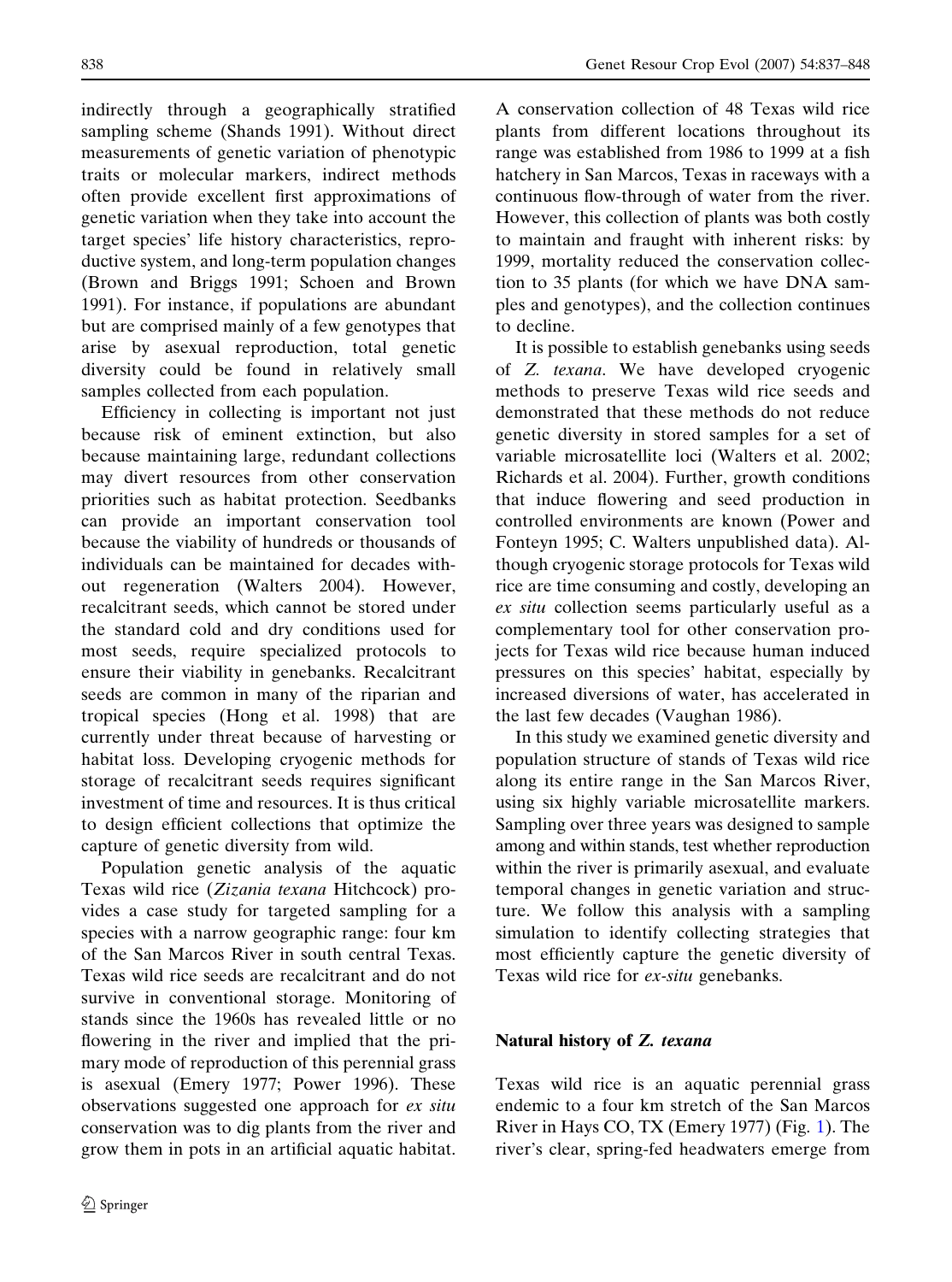



the Edwards Aquifer through the permeable karst in the Balcones Fault of Texas at an average flow rate of 157 cu ft/s, and the river flows south to the confluence of the Blanco River (Terrell et al. 1978). Below this confluence, where the water becomes heavily silted, no Z. texana have been recorded. The habitat requirements of Z. texana appear to be confined to the upper reaches of the river, which varies from 10 to 25 m wide and is up to four m deep in some channels. Texas wild rice grows mostly in large vegetative stands that are submerged in mid-river in relatively swift and shallow water (less than one m) and rooted in sandy or gravely bottoms (Poole and Bowles 1999).

The spatial distribution of stands has been mapped annually for 15 years by the Texas Parks and Wildlife Department to monitor the abundance of this species and to describe its habitat requirements (Poole unpublished data). Occupied reaches of the river were designated as segments (Emery, Southwest Texas State University unpublished data 1978) that correspond to physical features of the river such as bridges, dams and other structures (Fig. 1). Stands, which are defined as continuous masses of Z. texana plants, were delineated by polygons that enclosed the irregularly-shaped stands, mapped using surveying equipment, and recorded in GIS for yearly comparisons. Estimates of the percent coverage within polygons  $(m^2)$  were used as relative measures of stand size. Two prominent features emerge from this long term study. First, while sizes of stands varied from 0.01 to 335  $m<sup>2</sup>$  (see Table 3 below), most stands were small (mean size is  $8.5 \text{ m}^2$ ). Second, the distribution and local abundance of this species was highly dynamic (Poole unpublished data 2003). Over the years, the number of stands fluctuated markedly along the river (mean = 206,  $SD = 45$ ). Small stands experienced higher rates of turnover (extinction and colonization) than larger stands, with several of the largest stands being stable throughout the survey period (Poole unpublished data 2004). In addition, the census revealed that the spatial arrangement of stands was more clumped in the upper reaches of the river, in segments A and B, and progressively became more dispersed downstream of segment F.

Texas wild rice rarely flowers in the river (Emery 1977; Power 1996) but it is capable of flowering when grown in fish-rearing raceways located at the National Fish Hatchery and Technology Center in San Marcos, TX, in an old fish hatchery on the campus of Texas State University-San Marcos (Power 1996), and in greenhouses at Colorado State University (Walters unpublished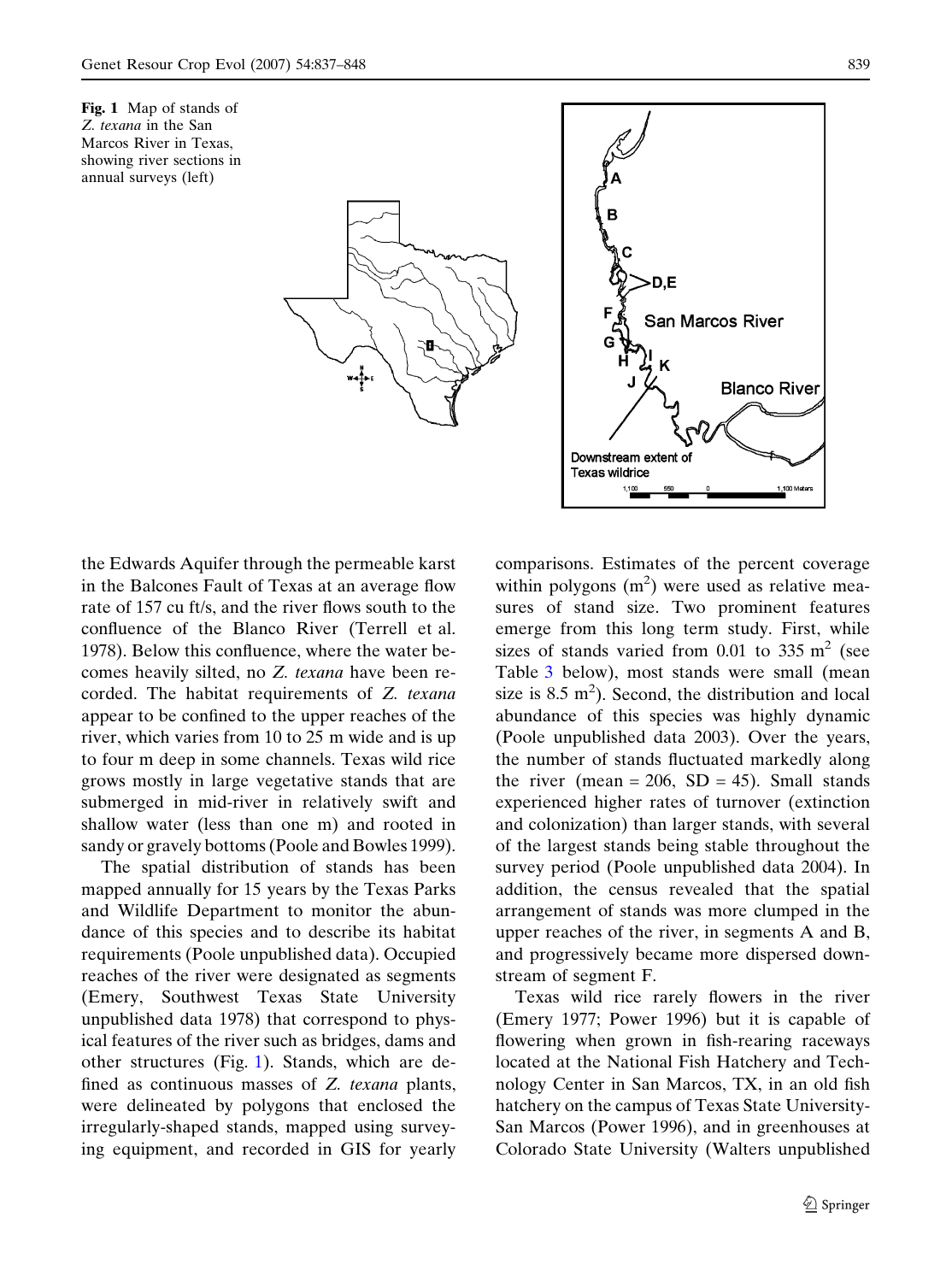data 2004). In artificial conditions, plants display bi-modal phenology with early flowering starting in April and later flowering starting in July. Plants reproduce sexually by culms and panicles that emerge above the water and bear seed. Submerged plants can reproduce asexually by producing stolons that arise from the plant's base and form adventitious roots. These can be seen trailing downstream and may provide a means of increasing stand size by producing ramets (asexual shoots) from the mother plant. Pollen dispersal is by wind, which typical of grasses.

#### Materials and methods

#### Sample collection

We collected leaf tissues for DNA fingerprinting from plants within the river over three separate years. The collection strategy at first aimed to estimate overall genetic diversity within the river in 1998 and 1999. Individuals collected within stands were taken one m apart except when mapping clonal spread (see below). While the collection of multiple individuals per stand was a priority, single individuals from small stands (generally less than two  $m<sup>2</sup>$ ) were also collected in 1999 to capture more broadly the diversity in these ephemeral stands. Individual (singleton) samples were collected from all parts of the river from segments A through K (Fig. 1). This was followed in 2002 with more intensive sampling of three large stands (Fig. 2) to estimate the extent of asexual reproduction by obtaining leaf tissues from plants spaced less than one m from each other along defined transects. In addition, we genotyped all individuals growing in the early conservation collection housed at the National Fish Hatchery and Technology Center. All leaf tissues were stored on ice until shipment to Fort Collins, CO. Upon arrival, they were rinsed in deionized water, split into 100 mg aliquots and placed in storage at  $-18^{\circ}$ C until DNA extraction.

# Genotyping

Extraction of DNA from leaf tissues used an anionic exchange column protocol in Qiagen DNeasy kits (Qiagen, Valencia, CA). Genetic Identification Services (Chatsworth, CA) developed microsatellite-enriched libraries from Z. texana genomic DNA and sequenced several clones that contained microsatellite markers. Primer sequences and repeat motifs for the markers are in Table 1. Microsatellites were amplified in a total volume of  $10 \mu l$  containing  $1.5 \mu l$ units Promega Taq DNA Polymerase and 1X Reaction Buffer (Promega US, Madison, WI), 2.5 mM  $MgCl<sub>2</sub>$ , 200 µM of each dNTP, 0.1 pM of each primer (forward primers labeled with IR- $Dye^{TM}$  700 or IRDye<sup>TM</sup> 800, MWG Biotech, Inc., High Point, NC), 0.5 ng of unlabelled reverse primers (Qiagen Operon, Alameda, CA), and 2.5 ng of template DNA. Conditions used to amplify these loci are the same as those used previously (Richards et al. 2004), products were resolved in a 6.5% KB<sup>Plus</sup> acrylamide Gel Matrix (LI-COR) on a LI-COR 4200 sequencer following manufacturer's recommendations (LI-COR Biosciences, Lincoln, NE). Scanned TIFF images of each gel were imported into SAGA  $GT^{TM}$ software (LI-COR Biosciences, Lincoln, NE) for fragment sizing and allele scoring.

## Data analysis

Putative ramets within the data set were identified as exact genotypic matches at all six markers (or five if markers had missing values). The expected probability of identity was calculated within each stand as the probability of obtaining duplicate multilocus genotypes from the same stand, given the total probability of sampling any possible genotype twice (Hedrick 2004). Significance was assessed at an error rate of  $P < 0.05$ with critical values adjusted for multiple tests by the Bonferroni correction (Sokal and Rohlf 1995) for the eight stands (or pairs of stands) from which duplicate genotypes were collected. Ramets within the 2002 collection data were mapped to specific transect sites in population A1, B1a and C5. Ramets of a single clone identified in this way were reduced to one representative genotype within a stand for population genetic analyses. Ramets identified among stands or among years within a stand were reduced to one genotype in each stand or in each year.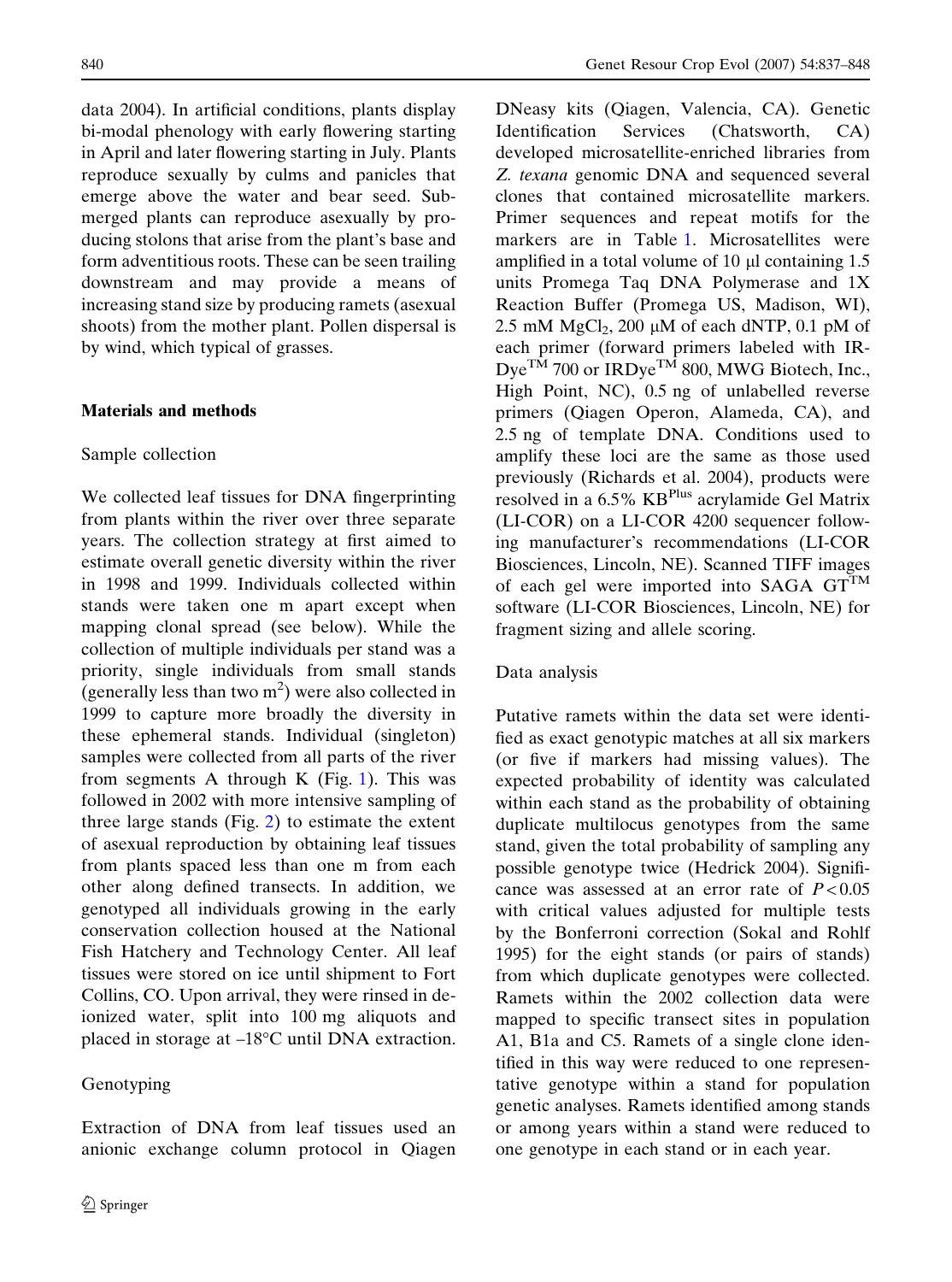Fig. 2 Detailed maps of genotypes within three stands (right) collected from the river (left). Each stand map (detailed schematic on right) is oriented with respect to flow direction as the river map (on left). The boxes enclosing each stand map represents the polygon that defines the stand area. Numbered squares represent unique multilocus genotypes, lettered squares represent duplicate genotypes presumed to be ramets of the same individual



Descriptive statistics, including variation between stands  $(F_{st})$  and inbreeding within stands (f), were estimated from genotypic data using GDA (Lewis and Zaykin 2001) and FSTAT (Goudet 1995). Tests of linkage disequilibrium using GDA (Fisher's exact test) failed to identify markers in linkage disequilibrium.

#### Sampling simulation

We evaluated sampling strategies that capture genetic diversity (measured by our microsatellite markers) in the river by simulating collections of individuals. The algorithm was first outlined by Schoen and Brown (1995) and was implemented in the program MSTRAT (Gouesnard et al. 2001) which was designed to assemble core collections maximally diverse for allelic richness and validate their diversity. MSTRAT uses an iterative maximization algorithm to assemble a sample group of size  $r$  maximized for genotypes containing different alleles from a collection of size N. Briefly, the algorithm accomplishes this by selecting  $r$ individual genotypes at random from a pool of N.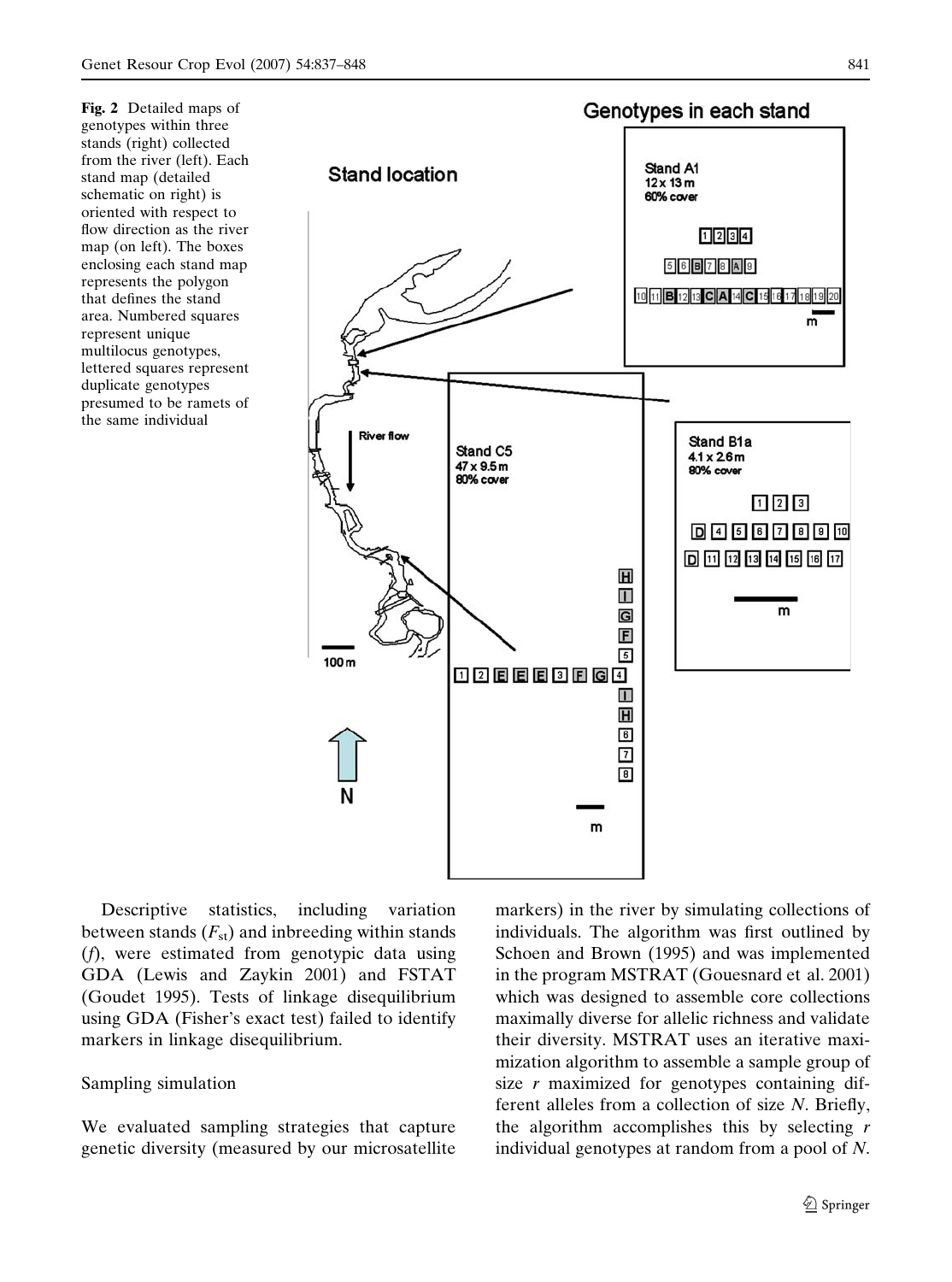| Marker Name | Primer sequence $5'$ - > 3'                                  | Marker size range (bp) | Repeat motif |
|-------------|--------------------------------------------------------------|------------------------|--------------|
| $Zt1*$      | <b>GCAAATCTCCTGTCTTTTTCT</b><br><b>GTTTAGCCAGCTCCCAATGTA</b> | 259-267                | <b>TAGA</b>  |
| Zt13        | <b>ACGTCGTCGTCTTCCTCC</b><br><b>GCATATAATTCCGCGTGAAC</b>     | $206 - 250$            | TC           |
| $Zt18*$     | CACCATGTCCTGCAATTC<br><b>TGCACTAGCTCCCTGAAA</b>              | 98-114                 | TC           |
| $Zt21*$     | <b>CTAGCTTGTTCAGACAAATGTT</b><br><b>GACTCTGCTGCATCATATCA</b> | $170 - 198$            | TC           |
| Zt22        | CAACCCCAGAAAAACTAAATC<br><b>TCCAATCTCTCCACCTACAA</b>         | $200 - 230$            | AG           |
| Zt23        | <b>GGACGTTGACATTTTCACA</b><br>GGATCAGTAAATCCAAATCTGT         | 250-284                | AG           |

Table 1 Primer sequences used in this study

Markers described in Richards et al. (2004)

All  $(r-1)$  sets are assessed for allelic richness and the  $(r-1)$  combination with the greatest number alleles across all loci is retained. To this set, a new individual is drawn at random from the  $(N-r)$ remaining individuals in the collection and the last two steps are iterated until a convergence criterion is met (where no change in allelic richness is achieved after 30 iterations. Optimization is achieved by initiating multiple runs for each value of  $r$ . The relationship  $r$  and allelic richness can be examined by using a plotting feature of MSTRAT. Sampling efficiency measured in this way can be interpreted as a saturation curve that identifies the minimum number of individuals necessary to capture all of the alleles in collection of genotypes. As the value of  $r$  reaches  $N$ , the fraction of allelic richness necessarily goes to 1 but the form of the curve can vary depending on the diversity of the collection,  $N$ . In principle, if each individual contributes a novel allele, then the gain in allelic richness would increase linearly. In practice, however, most collections contain some inherent redundancy (due to skewed allelic frequencies) and therefore allelic richness increases asymptotically with increasing r values. This implies that at some value of  $r(1 < r < N)$ there is no additional gain in allelic diversity. The inflection point near the asymptote, therefore, represents the smallest value of  $r$  for which maximal allelic richness is achieved.

We use this sampling approach not as a way of assembling a core subset for conservation per se, but as a way to examine the pattern of sampling for maximal allelic diversity, i.e.: what stands in the river are preferentially sampled when assembling a maximally diverse subset? In order to evaluate this, we contrasted two sampling strategies of the data set for comparison: (1) random sampling and (2) maximized sampling (M strategy) that selected only individuals that increased the number of alleles in the sample.

The first step of the analysis determined the value of r needed to capture a desired proportion of genetic diversity using the M strategy. Under both maximized and random sampling, we ran 5 separate simulations for a range of values of r from 10 to N/2. We tested differences between the two sampling strategies by a Kolmogorov–Smirnov goodness of fit procedure, under the null hypothesis that the distributions differed at one point or more (Sokal and Rohlf 1995).

The second step selected  $r$  individual genotypes, determined from step one, for a maximally diverse sample (M samples). We assembled ten equally diverse M samples and ranked individual genotypes by the number of times they were selected among the ten replicates. We identified the location and characteristics of stands contributing to these M samples.

## Results

We genotyped 471 plants collected from the river, plus another 35 from the conservation collection at the fish hatchery. Of the river samples, 375 were in nested in 23 population samples from stands and 96 were collected as individual samples from small stands less than two  $m<sup>2</sup>$  in size.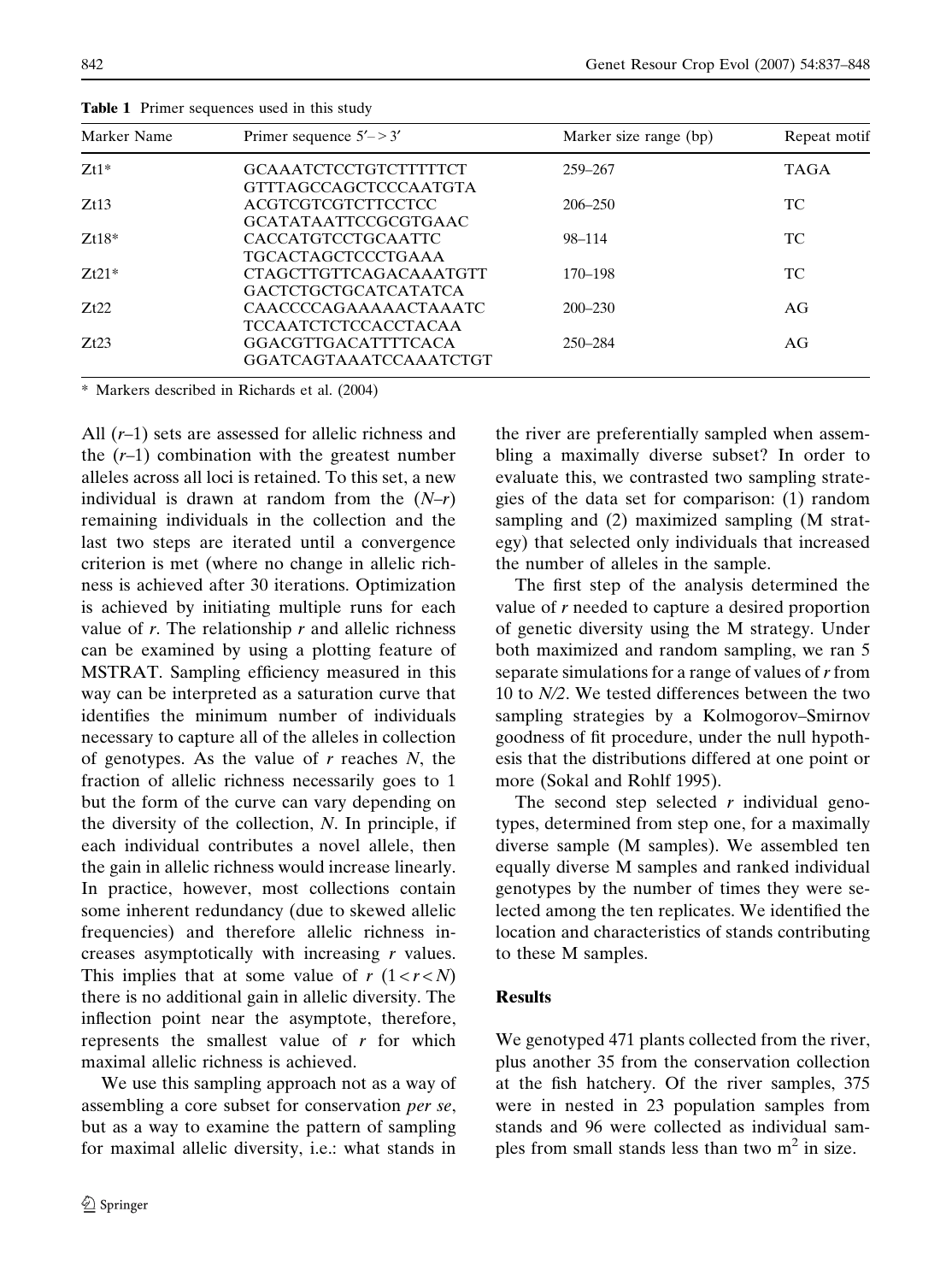Within the stands, we found identical multilocus genotypes in 17 groups (mainly pairs) of plants. Probability of identity within stands ranged from  $8.24 \times 10^{-6}$  to  $4.42 \times 10^{-3}$ , when calculated using allele frequencies of the stands where the duplicates were found. These probabilities of identity fall below the Bonferroni-corrected critical probability of  $P < 0.05$ . Because of the low probability that identical genotypes could result from sexual reproduction, we interpreted the duplicates to be ramets of asexually propagating individuals The ramets were all within six of the stands  $(A1, B1a, B2, C5, C6, F12)$ , and none of the 96 singleton samples collected from small stands matched any other genotypes in the river. One pair of identical genotypes was found in 1999 and 2002 in stand C5; another pair of identical genotypes was collected from two adjacent stands in section B in 1999. Some genotypes were found up to four times during the intensive sampling within stands in 2002. A map of genotypes collected at a fine scale within stands A1, B1a, and C5 in 2002 is shown in Fig. 2. While we found duplicate multilocus genotypes within each stand, duplicates were not the majority of the genotypes within the stands. Duplicate genotypes within a stand were close to each other, but not always adjacent (e.g., genotype E in population C5). Often, ramets were along the axis of water flow in the river (e.g., genotype D in stand B1a).

To estimate measures of diversity and population structure of the 23 samples, we removed duplicate genotypes from the data set, and reduced total sample size by 27 to 348 individuals. The genetic variation revealed by these six loci was high (Table 2), with an average gene diversity (Nei 1987) of 0.662 and a total of 70 different alleles sampled. Estimates of  $F_{st}$  for individual markers among the 23 samples ranged from 0.093 to 0.288, with standard errors of 0.04 or less. Within sampling years, average genetic differentiation among stands was high (average  $F_{st}$  > 0.102), but was not significantly different among sampling years (all 95% confidence intervals overlap). The correlation between pairwise physical distances between stands and genetic distance  $(F_{st}/[1-F_{st}])$  was only 0.17 and was not significant using a standard Mantel test. In addition, the pattern of allelic richness and differentiation between populations upstream vs. downstream showed no significant differences.

Within stands, average gene diversity was 0.507 and observed heterozygosity was 0.551 (Table 3). Sample size was correlated with stand size  $(r = 0.615)$ , the number of alleles  $(r = 0.771)$ , and gene diversity within the stand  $(r = 0.598)$ (Table 3, Fig. 3A). There was no evidence of inbreeding within stands, as none of the inbreeding coefficients  $(f)$  differed from zero (permutation tests in FSTAT, Goudet 1995). If anything, we detected a tendency toward an excess of heterozygotes in 17 of 23 samples, even after duplicate genotypes were removed (average  $f = -0.091$ ). About 90% of the genetic diversity was found in stands where we collected more than 15 individuals; median area of these stands was 99 m<sup>2</sup> (Table 3). A greater contribution of the larger stands to allelic diversity is consistent with the observation that the 96 singleton samples did not increase overall allelic diversity. All unique alleles were found in samples from large stands (F12, C5 B7, B2).

#### Sampling simulation

Simulations of sampling showed that capture of allelic diversity depended on sample size and whether sampling was random or maximized (Fig. 3B). At first, we only included the 348 genotypes identified from the large stands (i.e., not the 96 singleton genotypes collected from small stands). Random sampling did not capture all the alleles, even if samples were half the size of the total data set  $(N = 174)$  (Fig. 3B, open circles). By contrast, sampling using the maximization algorithm in MSTRAT captured all 70 alleles within a sample of only 45 individuals (Fig. 3B, solid circles). Using a Kolmogorov–Smirnov test, we found that the curves generated by random and maximized sampling differed  $(KS = 0.693)$ ,  $P = 0.0029$ . In a second simulation, we included the 96 singleton samples to test whether they increased the minimum number of individuals needed in a collection. The 96 additional genotypes did not change the saturation curves given in Fig. 3B because the small stands did not harbor unique alleles and most of the allelic richness of Z. texana resided in the larger stands.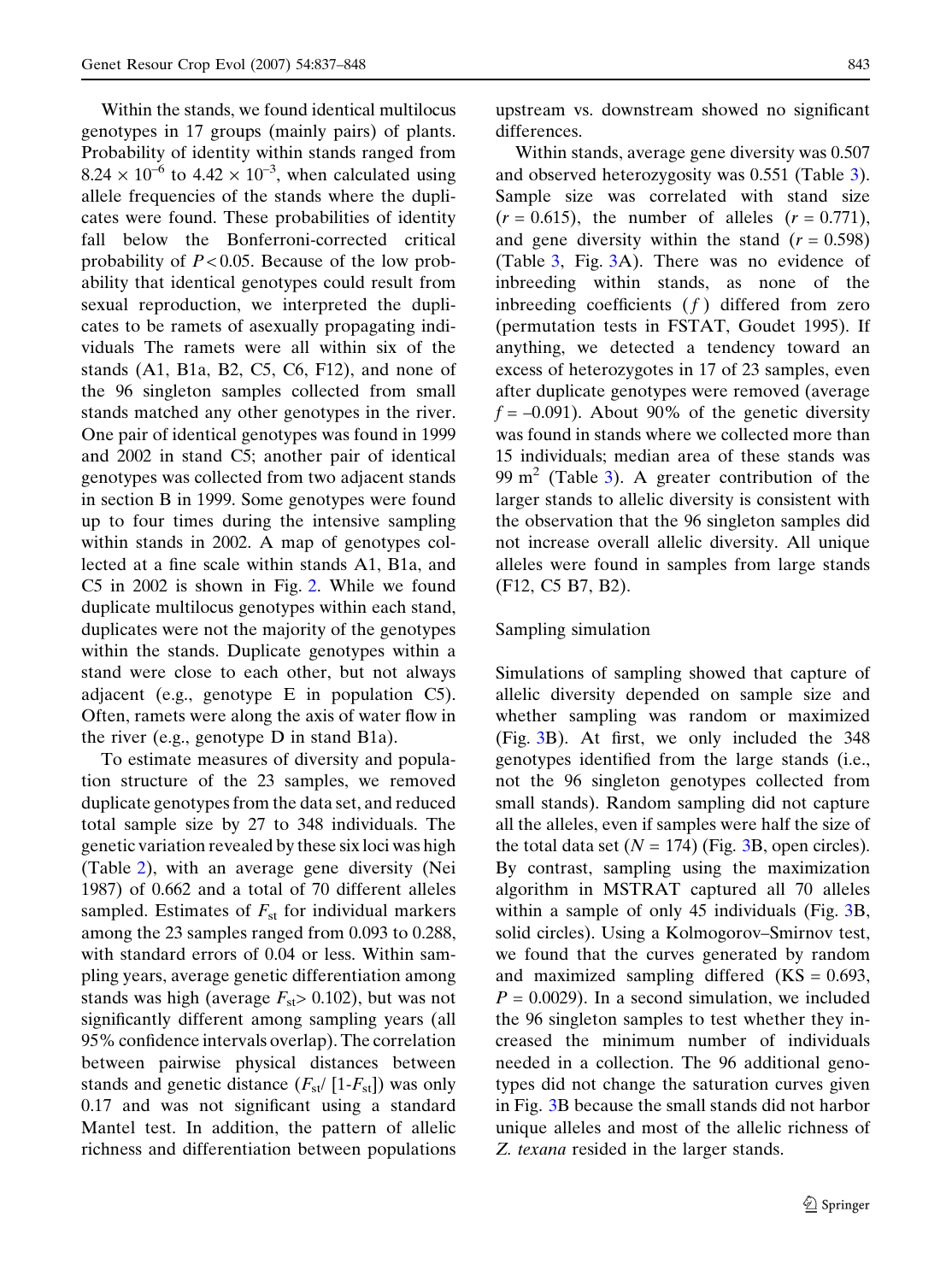|                                  | Table 2 Diversity measured within 23 samples of stands of Z. texana from 1998, 1999, and 2002 |                |                   |                                                                          |                                                        |                                         |                                            |                         |                                           |                                                                                                                            |                                           |                                           |
|----------------------------------|-----------------------------------------------------------------------------------------------|----------------|-------------------|--------------------------------------------------------------------------|--------------------------------------------------------|-----------------------------------------|--------------------------------------------|-------------------------|-------------------------------------------|----------------------------------------------------------------------------------------------------------------------------|-------------------------------------------|-------------------------------------------|
| Marker<br>name                   | genotyped<br>Number                                                                           | Alleles<br>per | diversity<br>Gene | Observed<br>hetero-                                                      | (23 stands)<br>Overall                                 |                                         | $(5$ stands)<br>1998                       |                         | $(15 \text{ stands})$<br>1999             |                                                                                                                            | $(3 \text{ stands})$<br>2002              |                                           |
|                                  |                                                                                               | marker         | $(H_{e})$         | zygosity $\begin{array}{c} \text{(H_0)}\\ \text{(H_1)} \end{array}$      | $F_{\rm st}$                                           | s.e.                                    | $F_{\rm st}$                               | s.e.                    | F <sub>st</sub>                           | s.e.                                                                                                                       | $F_{\rm st}$                              | s.e.                                      |
| $\vec{\Delta}$                   | 346                                                                                           |                | 0.252             |                                                                          | 0.93                                                   |                                         |                                            | 0.034                   |                                           |                                                                                                                            | 0.029                                     |                                           |
|                                  | 313                                                                                           |                | 1.787             | $\begin{array}{c} 0.243 \\ 0.623 \\ 0.715 \\ 0.805 \\ 0.523 \end{array}$ |                                                        | 029<br>0.026<br>0.040<br>0.038<br>0.042 | 0.018<br>0.055<br>0.000<br>0.0255<br>0.053 |                         | 0.121<br>0.165<br>0.119<br>0.256<br>0.256 | 0.039<br>0.046<br>0.055<br>0.040                                                                                           |                                           | 0.005<br>0.116<br>0.270<br>0.407<br>0.078 |
| Zt-13<br>Zt-21<br>Zt-21<br>Zt-23 | 298                                                                                           |                | 0.713             |                                                                          | $\begin{array}{c} 0.133 \\ 0.155 \\ 0.171 \end{array}$ |                                         |                                            | 0.012<br>0.084<br>0.089 |                                           |                                                                                                                            | 0.087<br>0.547<br>0.180<br>0.422<br>0.096 |                                           |
|                                  | 307                                                                                           |                | 0.825             |                                                                          |                                                        |                                         |                                            |                         |                                           |                                                                                                                            |                                           |                                           |
|                                  |                                                                                               |                | 0.713             |                                                                          |                                                        |                                         |                                            | 0.192                   |                                           |                                                                                                                            |                                           |                                           |
|                                  |                                                                                               |                | 0.684             | 0.609                                                                    | 0.288                                                  |                                         |                                            | 0.020                   | 0.203                                     | 0.058                                                                                                                      |                                           |                                           |
| Average                          | 312.8                                                                                         |                | 0.662             | 0.586                                                                    | 0.171                                                  | (0.13, 0.22)                            | 0.102                                      | (0.05, 0.17)            | 0.188                                     | (0.15, 0.23)                                                                                                               | 0.260                                     | 0.12, 0.43                                |
|                                  | Standard errors (s.e.) of the between-stand                                                   |                |                   |                                                                          |                                                        |                                         |                                            |                         |                                           | variance of allele frequencies $(F_{st})$ for each marker were estimated by jackknifing over samples; confidence intervals |                                           |                                           |

(n parentheses) of estimates from all six markers were calculated by bootstrapping over markers

(n parentheses) of estimates from all six markers were calculated by bootstrapping over markers

We compared our sampling simulations to the fish hatchery conservation collection. Allelic diversity of the 35 plants taken from the river is marked as a black square (Fig. 3B) and falls within a region consistent with random sampling of genotypes. The 35 individuals making up this collection captured only as much allelic diversity at these loci as a random sample of similar size.

Finally, sampling was simulated to generate an M sample of 45 individuals that maximized allelic diversity. The 45 individuals chosen for each of ten replicates consistently had rare alleles. Stands contributing individuals to the M samples are indicated by solid circles (five or more individuals) and half-filled circles (between one and four individuals); stands not contributing to the M samples are represented by open circles (Fig. 3A). Five stands contributed 5 or more individuals to M samples are represented by solid circles (Fig. 3A). These populations contributed 35 of the 45 individuals in the M sample and all were larger than  $52 \text{ m}^2$  (median stand size was 149 m<sup>2</sup>, Table 3).

# Discussion

The genetic diversity measured in Z. texana by this set of microsatellite markers is greater than one would predict in a species that appears to be entirely asexual in its native habitat. Stands were comprised of multiple genotypes that most likely arose from seed (Table 3), and because relatively few duplicate genotypes were detected, the presumption that stands arose predominantly from asexual reproduction must be rejected. Furthermore, the data in Tables 2 and 3 portray a population with high heterozygosity and allelic richness. Estimates of the within-stand inbreeding coefficient ( $f \le 0$ , Table 3) suggest random mating or perhaps outcrossing, as has been reported in the closely related Z. palustris (Hayes et al. 1989). The spatial distribution of genotypes within stands implies that Texas wild rice undergoes rounds of sexual reproduction, with some spread within stands by asexual reproduction via rooted stolons. In this way heterozygosity can persist in this population even though sexual reproduction is episodic. Specific biological cues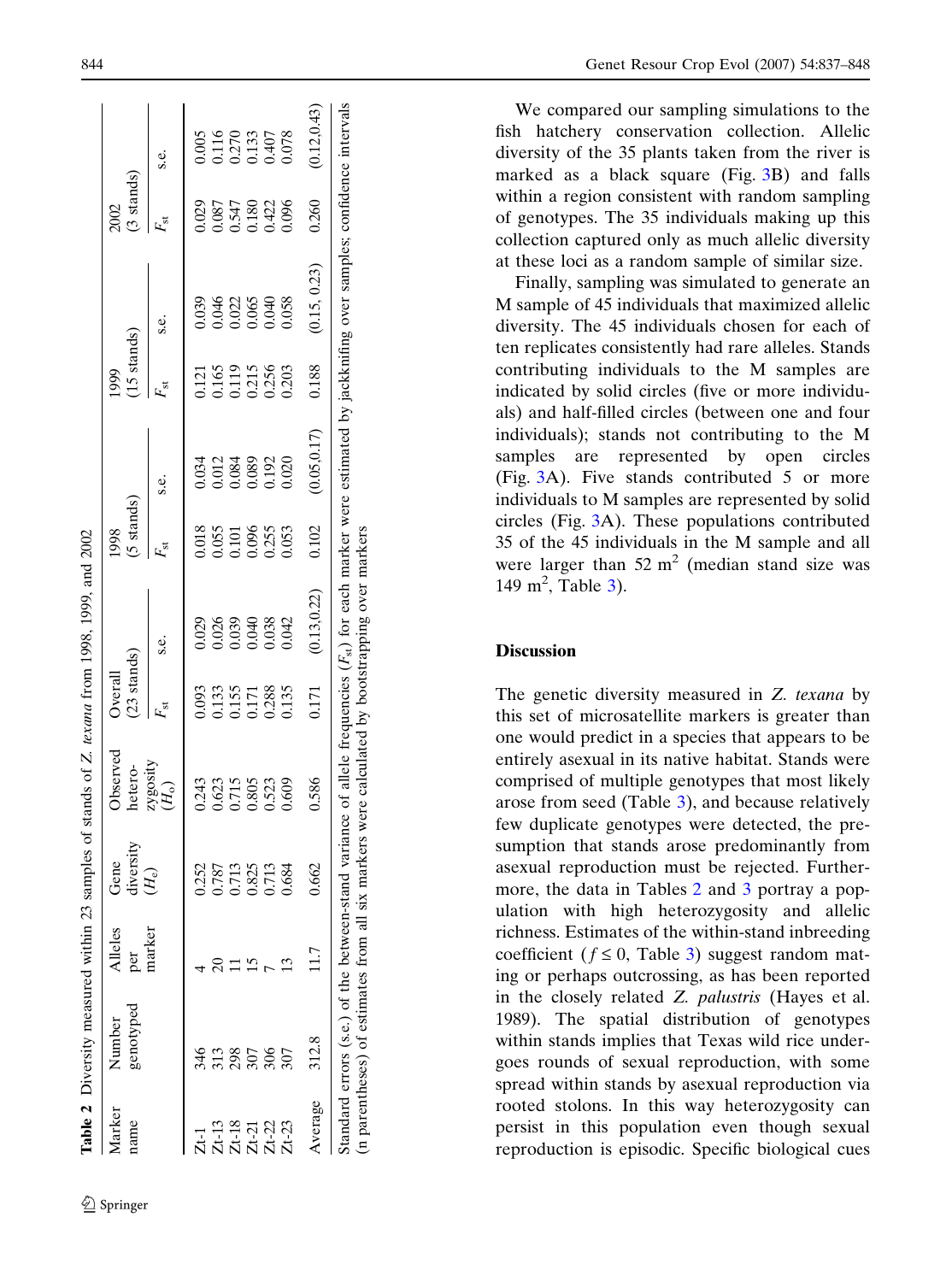Table 3 Diversity measured within 23 samples of stands in 1998, 1999, and 2002

| Location                | Year | Stand<br>area $(m^2)$ | Average<br>number<br>of plants<br>genotyped | Number<br>of alleles | Gene<br>diversity<br>$(H_e)$ | Observed<br>hetero-<br>zygosity<br>$(H_o)$ | Inbreeding/<br>Outcrossing $(f)$ | Number<br>in core<br>collection |
|-------------------------|------|-----------------------|---------------------------------------------|----------------------|------------------------------|--------------------------------------------|----------------------------------|---------------------------------|
| A <sub>1</sub>          | 1998 | 20.5                  | 9.3                                         | 22                   | 0.507                        | 0.556                                      | $-0.103$                         | $\mathbf{1}$                    |
|                         | 1999 | 33.5                  | 5.2                                         | 12                   | 0.428                        | 0.45                                       | $-0.059$                         |                                 |
|                         | 2002 | 41                    | 18.2                                        | 14                   | 0.383                        | 0.413                                      | $-0.082$                         |                                 |
| A <sub>3</sub>          | 1998 | 5.1                   | 4.8                                         | 19                   | 0.519                        | 0.542                                      | $-0.049$                         | $\mathbf{1}$                    |
|                         | 1999 | 3                     | $\overline{4}$                              | 16                   | 0.542                        | 0.625                                      | $-0.184$                         |                                 |
| B <sub>1</sub> a        | 1999 | 4.8                   | 4.3                                         | 16                   | 0.456                        | 0.542                                      | $-0.226$                         |                                 |
|                         | 2002 | 10.2                  | 15.2                                        | 12                   | 0.421                        | 0.6                                        | $-0.449$                         |                                 |
| B <sub>1f</sub>         | 1999 | 27.7                  | 3.8                                         | 10                   | 0.292                        | 0.333                                      | $-0.171$                         |                                 |
| B1h                     | 1999 | 99.8                  | $\overline{4}$                              | 13                   | 0.464                        | 0.625                                      | $-0.429$                         |                                 |
| B2                      | 1998 | 52.4                  | 22.8                                        | 45                   | 0.668                        | 0.61                                       | 0.089                            | 10                              |
|                         | 1999 | 43.1                  | 5.8                                         | 14                   | 0.461                        | 0.489                                      | $-0.069$                         |                                 |
| B <sub>4</sub> b        | 1999 | 10.8                  | $\overline{4}$                              | 14                   | 0.536                        | 0.75                                       | $-0.5$                           | $\mathbf{1}$                    |
| B7                      | 1999 | 99.3                  | 21.8                                        | 36                   | 0.675                        | 0.546                                      | 0.194                            | 10                              |
| C2                      | 1999 | 83.3                  | 14.5                                        | 25                   | 0.533                        | 0.629                                      | $-0.19$                          |                                 |
| C <sub>5</sub>          | 1998 | 284.5                 | 28.2                                        | 26                   | 0.586                        | 0.639                                      | $-0.092$                         |                                 |
|                         | 1999 | 335.6                 | 36.8                                        | 25                   | 0.518                        | 0.639                                      | $-0.239$                         | 5                               |
|                         | 2002 | 333.4                 | 9                                           | 14                   | 0.467                        | 0.718                                      | $-0.589$                         |                                 |
| C6                      | 1999 | 24.5                  | 4                                           | 12                   | 0.435                        | 0.292                                      | 0.364                            | $\mathbf{1}$                    |
| F11                     | 1999 | 38.6                  | $\overline{4}$                              | 15                   | 0.393                        | 0.25                                       | 0.4                              | $\mathbf{1}$                    |
| F12                     | 1998 | 154.5                 | 34.7                                        | 42                   | 0.656                        | 0.646                                      | 0.015                            | 5                               |
|                         | 1999 | 149.3                 | 37.7                                        | 39                   | 0.627                        | 0.564                                      | 0.102                            | 5                               |
| F <sub>6</sub>          | 1999 | 84.1                  | 11                                          | 25                   | 0.593                        | 0.651                                      | $-0.103$                         | $\overline{\mathcal{L}}$        |
| H <sub>2</sub>          | 1999 | 3.0                   | 9.7                                         | 20                   | 0.511                        | 0.554                                      | $-0.09$                          | $\mathbf{1}$                    |
| Average                 |      | 84.4                  | 13.6                                        | 21.1                 | 0.507                        | 0.551                                      | $-0.091$                         |                                 |
| Conservation collection |      |                       | 35                                          | 41                   | 0.582                        | 0.519                                      |                                  |                                 |

The early conservation collection is included for comparisons only. Column on far right shows collecting locations of plants in the early conservation collection

required for flowering in the river are not fully known, but early findings indicate that water depth or flow rate is important (Power 1997; Walters unpublished data).

Stands in the river were genetically differentiated (Table 2), and genetic structure did not significantly change in the three yearly samples in 1998, 1999, and 2002. The extent of differentiation among stands did not correlate with geographic distance. Apparently, idiosyncratic movement of seeds, rooted stolons, or pollen creates admixtures of genotypes in the river that cannot be explained by distance alone.

Much of the allelic diversity of Z. texana in these six SSR loci is concentrated in samples from large demographically stable stands (Fig. 3); samples from small stands, which are often ephemeral and do not contain unique SSR alleles. Consolidation of allelic diversity in the larger stands is consistent with unidirectional gene flow perhaps even a mainland-island structure (Hastings and Harrison 1994), with several large subpopulations acting as the source for colonizing seed or rooted stolons. This type of population structure is also consistent with the highly skewed distribution of stand areas: most of the stands were small (i.e., the 96 individual samples from unique stands from 1999) and even the largest stands show a skewed size distribution (Table 3).

Sampling models that assume random mating but no prior knowledge of population structure have been designed with the goal of capturing alleles with frequencies above 5% across as many populations and environments as possible (reviewed by Lockwood et al. in press Horticultural Reviews). These models recommend distributed sampling across multiple locations and populations of different size, especially when populations are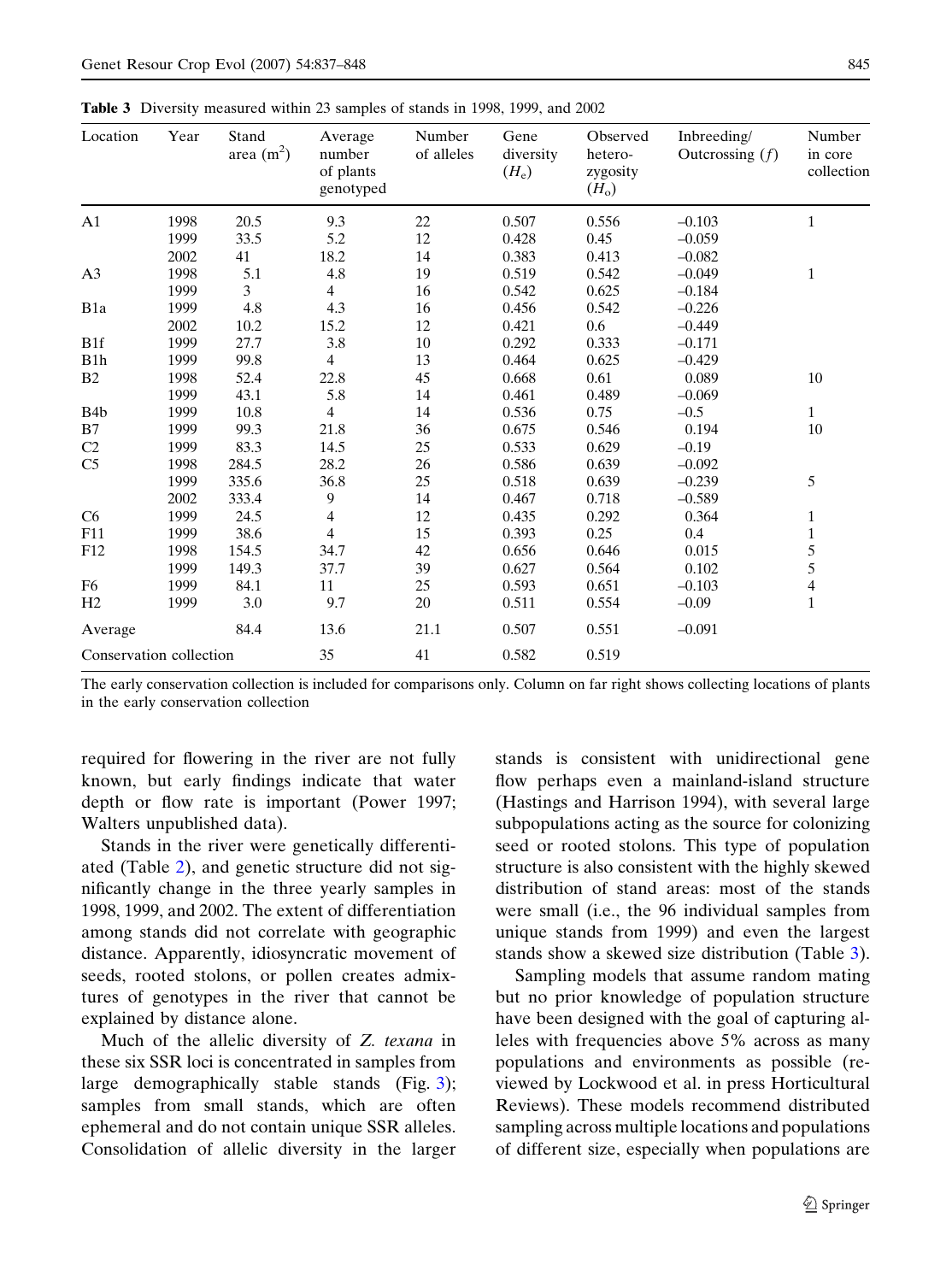

Fig. 3 The relationship between number of individuals in a sample and the amount of genetic diversity captured. In the upper panel (A), solid circles represent stands that were identified through simulation as contributing five or more individuals to core collections; half-filled circles represent stands contributing one to four individuals; open circles represent stands that did not contribute to the core sample of 45 individuals. In the lower panel  $(B)$ , the proportion of total genetic diversity captured by simulations that drew from the 348 individuals collected from stands listed in Table 3. One sampling algorithm drew samples at random (open circles), another that drew samples to maximize allelic richness (solid circles). The black square represents the genetic diversity measured from the 35 individuals of the conservation collection at the National Fish Hatchery and Technology Center in San Marcos, TX

genetically differentiated (Neel and Cummings 2003; Jin et al. 2003). On the other hand, it is often possible to identify populations that constitute sampling foci for maximizing allelic richness. Previous work has purposed that molecular surveys are useful in identifying genetic hot spots for diversity and that these initial surveys may be helpful in prioritizing collection efforts (Schoen and Brown 1991; Schoen and Brown 1993). With sufficient knowledge of how genetic diversity is

distributed across populations or habitats, effective collections can be quite small (Ceska et al. 1997; Jin et al. 2003; Caujape-Castells and Pedrola-Monfort 2004; McKhann et al. 2004). While the MSTRAT sampling pattern suggest focusing on large populations, it is critical that cross validation of this diversity is undertaken with quantitative trait variation using an approach which controls for genotype by environment interactions by planting in a common environment. Allelic diversity at microsatellite loci is not indicative of adaptive differentiation per se, but the differentiation and diversity at these marker loci are indicative of dispersal. Therefore, basing conservation collection on microsatellite diversity may not be appropriate. In this species, with its unusually small and uniform spring-fed habitat, understanding the patterns of gene dispersal may be particularly useful when obvious selection for ecotypic variation among stands appears to be minimal.

It is generally agreed that all available ecological and molecular marker data should be used when identifying populations of particular conservation importance (Schemske et al. 1994; Petit et al. 1998; Crandall et al. 2000; Moritz 2002). Neutral variation is useful in estimating differentiation and diversity, but it is only one of several approaches that help to define adaptive markers do not define adaptive differentiation differences in ecologically important traits. A combination of reproductive, genetic and demographic information provides a clearer guide for maximizing diversity within conservation collections (e.g. Young et al. 2002; Cavers et al. 2004). Given the restricted and homogeneous aquatic habitat of Z. texana, knowledge of the history of stands in the San Marcos River combined with our population genetic analysis was a key to identifying optimum sampling of genetic diversity for ex situ preservation.

Acknowledgments We acknowledge Kathyrn Kennedy (formerly of US Fish and Wildlife Service, now Director, Center for Plant Conservation, St. Louis, MO) for inspiring research on this species and initiating agreements with CW and MFA that helped fund the project. P. Power helped with field collections, Dr. D. Touchell aided in sample collection and marker development. This manuscript was improved with comments from Drs. L. Panella and K. McCluskey. This work was funded by an ARS postdoctoral fellowship grant to CW in 1998, and through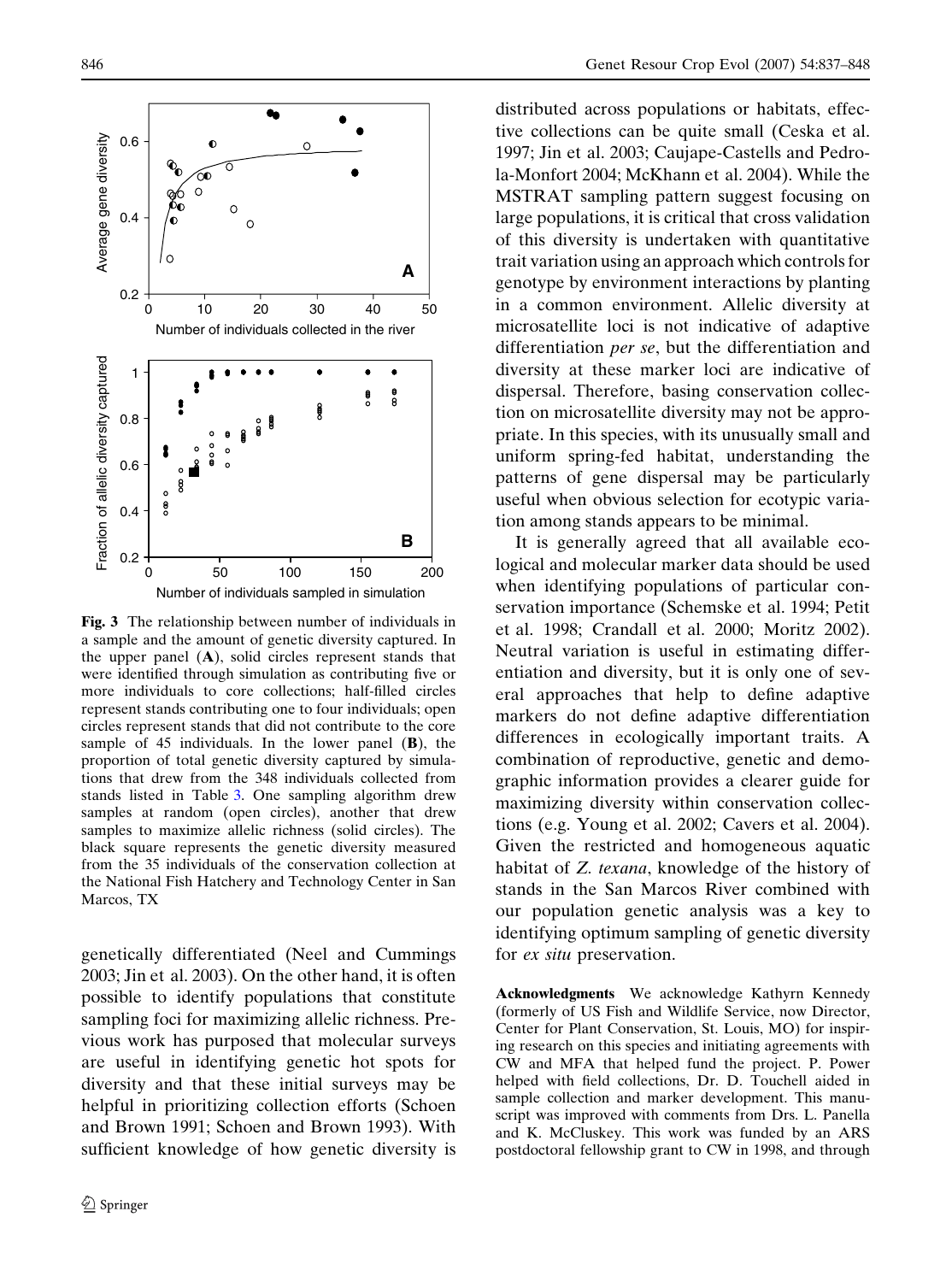Cooperative Agreements between US Fish and Wildlife Service and CSU (1448-20181-99-J810) in 1999 and USDA-ARS (58-5402-1-0153) in 2000 and between USDA-ARS and CSU (58-5402-9-113) in 2000.

### References

- Brown AHD, Briggs JD (1991) Sampling strategies for genetic variation in ex situ collections of endangered plant species. In: Falk DA, Holsinger KE (eds) Genetics and conservation of rare plants. Oxford University Press, New York, pp 99–119
- Brown AHD, Hardner CM (2000) Sampling the gene pools of forest trees for ex situ conservation. In: Young A, Boyle TJB, Boshier D (eds) Forest conservation genetics: principles and practice. CABI Publishing, Wallingford, pp 185–196
- Caujape-Castells J, Pedrola-Monfort J (2004) Designing ex-situ conservation strategies through the assessment of neutral genetic markers: application to the endangered Androcymbium gramineum. Conserv Genet 5:131–144
- Cavers S, Navarro C, Lowe AJ (2004) Targeting genetic resource conservation in widespread species: a case study of Cedrela odorata L. Forest Ecol Manage 197:285–294
- Ceska JF, Affolter JM, Hamrick JL (1997) Developing a sampling strategy for Baptisia arachnifera based on allozyme diversity. Conserv Biol 11:1133–1139
- Crandall KA, Bininda-Emonds ORP, Mace GM, Wayne RK (2000) Considering evolutionary processes in conservation biology. Trends Ecol Evol 15:290–295
- Emery WHP (1977) Current status of Texas wild rice. The Southwestern Nat 22:393–394
- Goudet J (1995). FSTAT (vers. 1.2): A computer program to calculate F-statistics. J Heredity 86:485–486
- Gouesnard B, Bataillon TM, Decoux G, Rozale C, Schoen DJ, David JL (2001) MSTRAT: An algorithm for building germplasm core collections by maximizing allelic or phenotypic richness. J Heredity 92:93–94
- Hastings A, Harrison S (1994) Metapopulation dynamics and genetics. Ann Rev Ecol Syst 25:167–188
- Hayes PM, Stucker RE, Wandrey GG (1989) The domestication of American wild-rice (Zizania palustris, Poaceae). Econ Bot 43:203–214
- Hedrick PW (2004) Genetics of populations, 3rd edn. Jones and Bartlett Publishers, Sudbury, MA
- Hong TD, Linington SH, Ellis RH (1998) Compendium of Information on Seed Storage Behavior, two volumes. Royal Botanic Gardens, Kew, UK
- Jin Y, Zhang W-J, Fu D-X, Lu B-R (2003) Sampling strategy within a wild soybean population based on its genetic variation detected by ISSR markers. Acta Bot Sinica 45:995–1002
- Lewis PO, Zaykin D (2001). GDA User's manual. Department of Ecology and Evolutionary Biology,

University of Connecticut. http://www.lewis.eeb.uconn.edu/lewishome

- McKhann HI, Camilleri C, Berard A, Bataillon T, David JL, Reboud X, Le Corre V, Caloustian C, Gut IG, Brunel D (2004) Nested core collections maximizing genetic diversity in Arabidopsis thaliana. Plant J 38:193–202
- Moritz C (2002) Strategies to protect biological diversity in the evolutionary processes that sustain it. Syst Biol 51:238–254
- Neel MC, Cummings MP (2003) Effectiveness of conservation targets in capturing genetic diversity. Conserv Biol 17:219–229
- Nei M (1987) Molecular evolutionary genetics. Columbia University Press, NY
- Petit RJ, El Mousadik A, Pons O (1998) Identifying populations for conservation on the basis of genetic markers. Conserv Biol 12:844–855
- Poole J, Bowles DE (1999) Habitat characterization of Texas wild-rice (Zizania texana Hitchcock), an endangered aquatic macrophyte from the San Marcos River, TX, USA. Aquat Conserv: Marshes Freshwater Ecosyst 9:291–302
- Power P, Fonteyn PJ (1995) Effects of oxygen concentration and substrate on seed germination and seedling growth of Zizania texana (Texas wildrice). The Southwestern Nat 40:1–4
- Power P (1996) Reintroduction of Texas wildrice (Zizania texana) in Spring Lake: some important environmental and biotic considerations. In: Proceedings of the Second Conference on Southwestern rare and endangered plants on 1995 September 11–14 in Flagstaff, AZ. General Technical Report RM-GTR-283. USDA Forest Service Rocky Mountain Forest and Range Experiment Station, Fort Collins CO
- Power P (1997) Moisture, seeds and reproductive failure in Texas wildrice (Zizania texana). The Southwestern Nat 42:435–440
- Richards CM, Reilley A, Touchell DH, Antolin MF, Walters C (2004) Microsatellite primers for Texas wild rice (Zizania texana), and a preliminary test of the impact of cryogenic storage on allele frequency at these loci. Conserv Genet 5:853–859
- Schemske DW, Husband BC, Ruckelshaus MH, Goodwillie C, Parker IM, Bishop JM (1994) Evaluating approaches to the conservation of endangered plants. Ecology 75:584–606
- Schoen DJ, Brown AHD (1991) Intraspecific variation in population gene diversity and effective population size correlates with the mating system in plants. Proc Natl Acad Sci USA 88:4494–4497
- Schoen DJ, Brown AHD (1993) Conservation of allelic richness in wild crop relatives is aided by assessment of genetic markers. Proc Natl Acad Sci USA 90:10623–10627
- Schoen DJ, Brown AHD (1995) Maximising genetic diversity in core collections of wild relatives of crop species. In: Hodgkin T, Brown AHD, van Hintum ThJL, Morales EAV (eds) Core Collections of Plant Genetic Resources. John Wiley & Sons, Chichester, UK, pp. 55–76